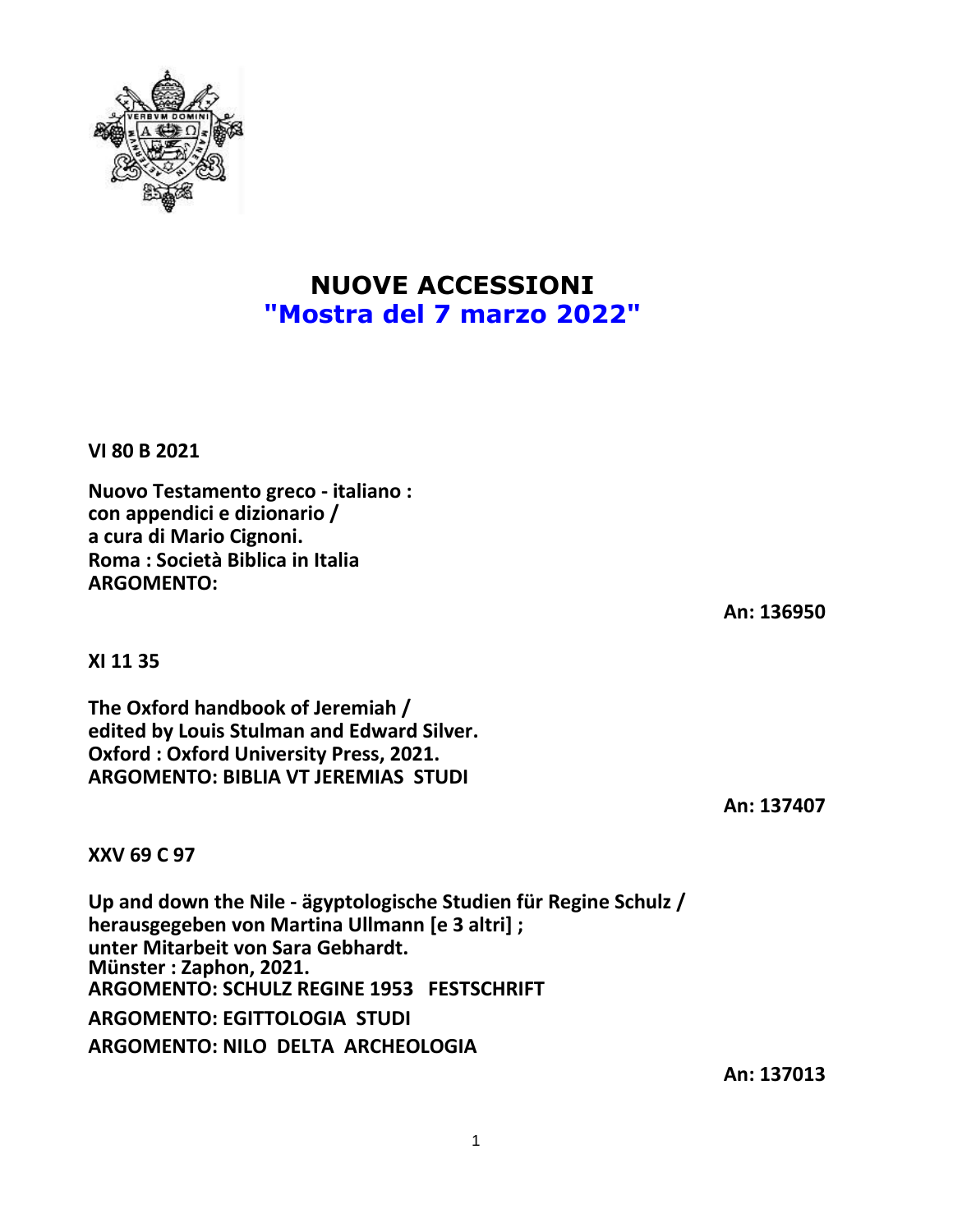## **IV 511 611**

**Ambrosius Mediolanensis, santo, 340-397. Élie et le jeûne / Ambroise de Milan ; texte, introduction, traduction et notes Aline Canellis. Paris : Les Éditions du Cerf, 2020. ARGOMENTO:**

**An: 136514**

**XV 54 49**

**Boccaccini, Gabriele, 1958-. Le tre vie di salvezza di Paolo l'ebreo : l'apostolo dei gentili nel giudaismo del I secolo / Gabriele Boccaccini. Torino : Claudiana, [2021]. ARGOMENTO: PAOLO APOSTOLO TEOLOGIA ARGOMENTO: BIBLIA NT INTERPRETAZIONE ITALIANO ARGOMENTO: CRISTIANESIMO E GIUDAISMO RAPPORTI**

**An: 137082**

**VIII 202 44B**

**Coloe, Mary L., 1949-. John 11-21 / Mary L. Coloe, PBVM ; Mary Ann Beavis, volume editor ; Barbara E. Reid, OP, general editor. Collegeville, Minnesota : Liturgical Press, [2021]. ARGOMENTO: BIBLIA NT JOANNES COMMENTI INGLESE 2000**

**An: 137093**

## **XII 64 A 45**

**D'Souza, Richard Francis, O.C.D., 1976-. "Yes Lord, I have believed" : the role of Martha's confession of faith in the Fourth Gospel / Richard Francis D'Souza, OCD. Bengaluru, India : Dhyanavana publications, [2021]. ARGOMENTO: MARTHA SANTA ARGOMENTO: BIBLIA NT JOANNES 11 21**

**ARGOMENTO: BIBLIA NT JOANNES ANALISI NARRATIVA**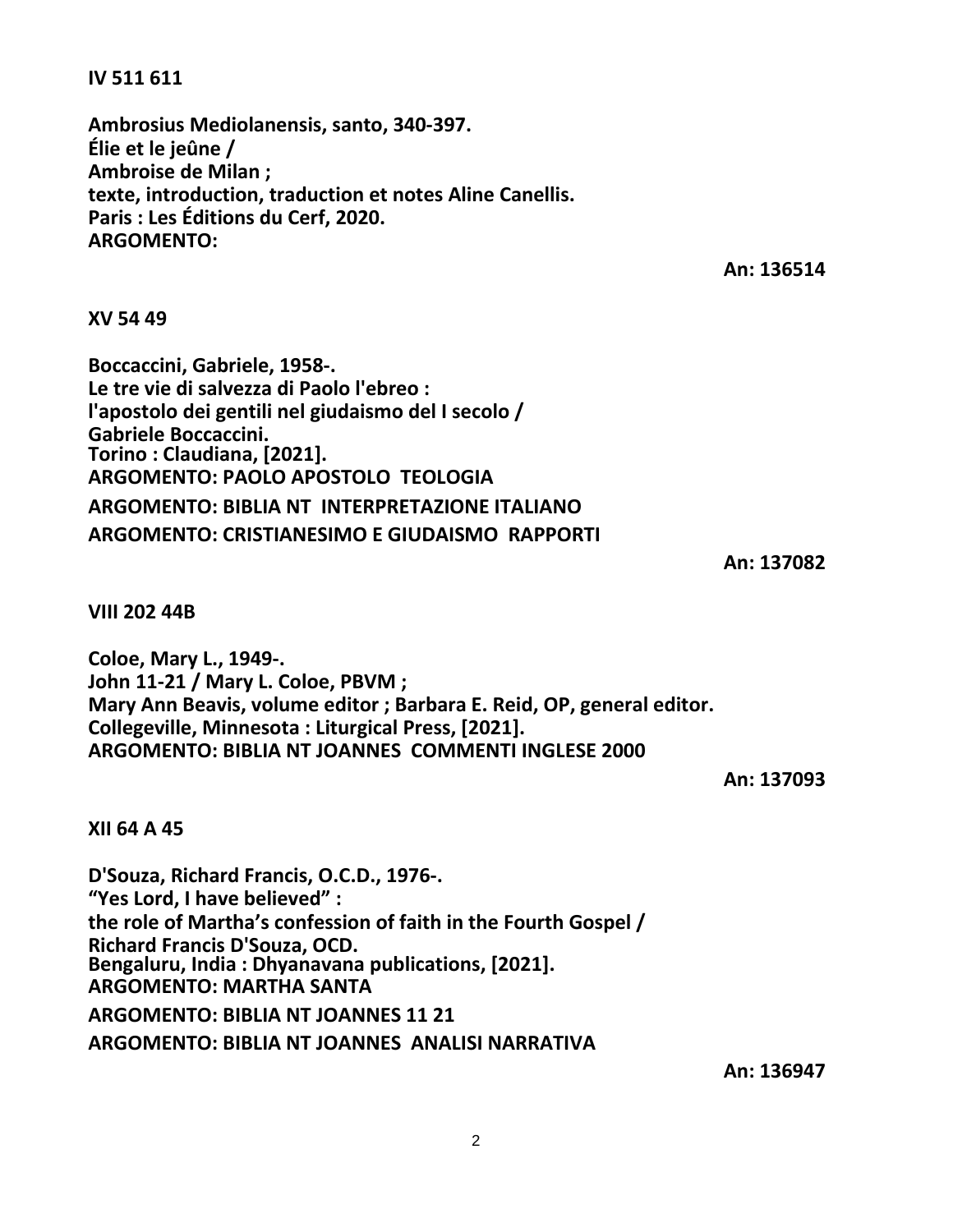**A.O. 107 32**

**Decoding Signs of Identity, (2013 : Leida). Decoding signs of identity : Egyptian workmen's marks in archaeological, historical, comparative and theoretical perspective / edited by B.J.J. Haring, K.V.J van der Moezel and D.M. Soliman. Leiden : Nederlandsch Instituut voor Het Nabije Oosten ARGOMENTO: EGITTO ANTICO CIVILTA**

**ARGOMENTO: EGIZIANO LINGUA ISCRIZIONI**

**An: 136795**

## **XXXVI 51 19**

**Ferg, Erica. Geography, religion, gods, and saints in Eastern Mediterranean / Erica Ferg. London ; New York : Routledge, Taylor & Francis Group, 2020. ARGOMENTO: GEOGRAFIA ARGOMENTO: RELIGIONE ANTICHITA ARGOMENTO: MEDITERRANEO MARE RELIGIONE**

**An: 137258**

**XXIV 10 60.1**

**Fincke, Jeanette C., 1964-. An ancient Mesopotamian herbal handbook : the series URU.AN.NA and MÚD-UR.MAH / by Jeanette C. Fincke. Leuven ; Paris ; Bristol, CT : Peeters, 2021-. ARGOMENTO: MESOPOTAMIA SCRITTURA**

**ARGOMENTO: SCRITTURA CUNEIFORME ARGOMENTO: VICINO ORIENTE ANTICO SCRITTURA**

**An: 136578**

**VIII 66 C 24**

**Goldingay, John E., 1942-. The Book of Jeremiah / John Goldingay. Grand Rapids, Michigan : William B. Eerdmans Publishing Company, [2021]. ARGOMENTO: BIBLIA VT JEREMIAS COMMENTI INGLESE**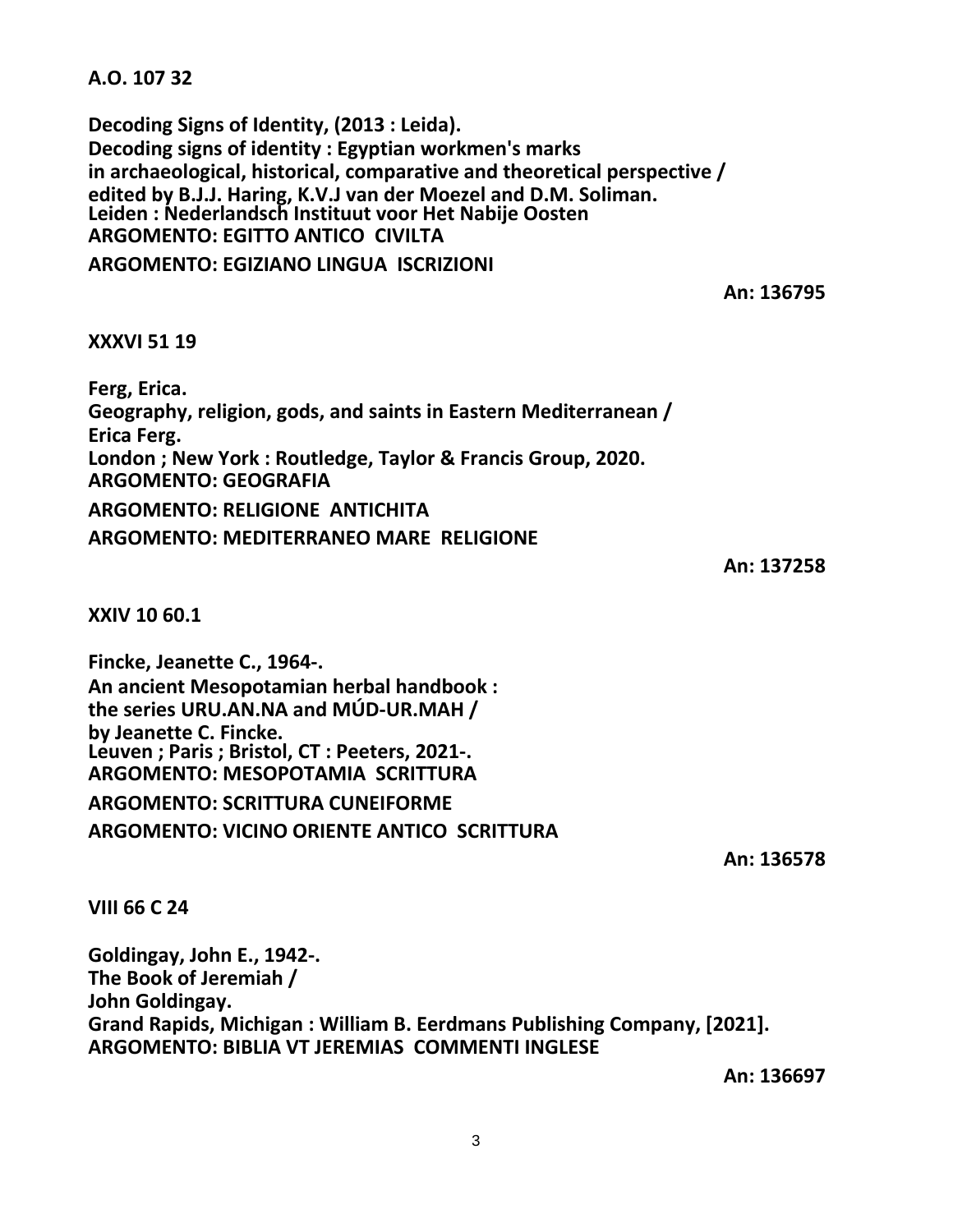**XIX 21 24**

**Hadas-Lebel, Mireille, 1940-. Les pharisiens : dans les évangiles et dans l'histoire / Mireille Hadas-Lebel. Paris : Albin Michel, [2021]. ARGOMENTO: BIBLIA NT GIUDAISMO ARGOMENTO: FARISEI STORIA**

**An: 137195**

**XI 43 37**

**Martin de Viviés, Pierre de, sacerdote, 1961-. Les livres prophétiques / Pierre de Martin de Viviés. Paris : Les Éditions du Cerf, [2018]. ARGOMENTO: BIBLIA VT PROPHETAE INTERPRETAZIONE FRANCESE**

**An: 136466**

**A.P. 7 231 Merkel, Helmut, 1942-. Wege und Irrwege zum historischen Jesus / Helmut Merkel ; herausgegeben von Peter Pilhofer. Stuttgart : Verlag W. Kohlhammer, 2022. ARGOMENTO: GESU CRISTO PERSONA STORIA**

**An: 136752**

**XVII 78 D 32**

**Miquel, André, 1929-. Avec la Bible, au fil des jours / André Miquel. Paris : Les Éditions du Cerf, [2022]. ARGOMENTO: BIBLIA LETTURA SPIRITUALE**

**An: 137295**

**M.C. M 23 11**

**Niehoff, Maren R., 1963-. Filone di Alessandria : biografia intellettuale / Maren R. Niehoff. Torino : Paideia, [2021]. ARGOMENTO: PHILO ALEXANDRINUS CIRCA 20 AC 45 ARGOMENTO: GIUDAISMO FILOSOFIA**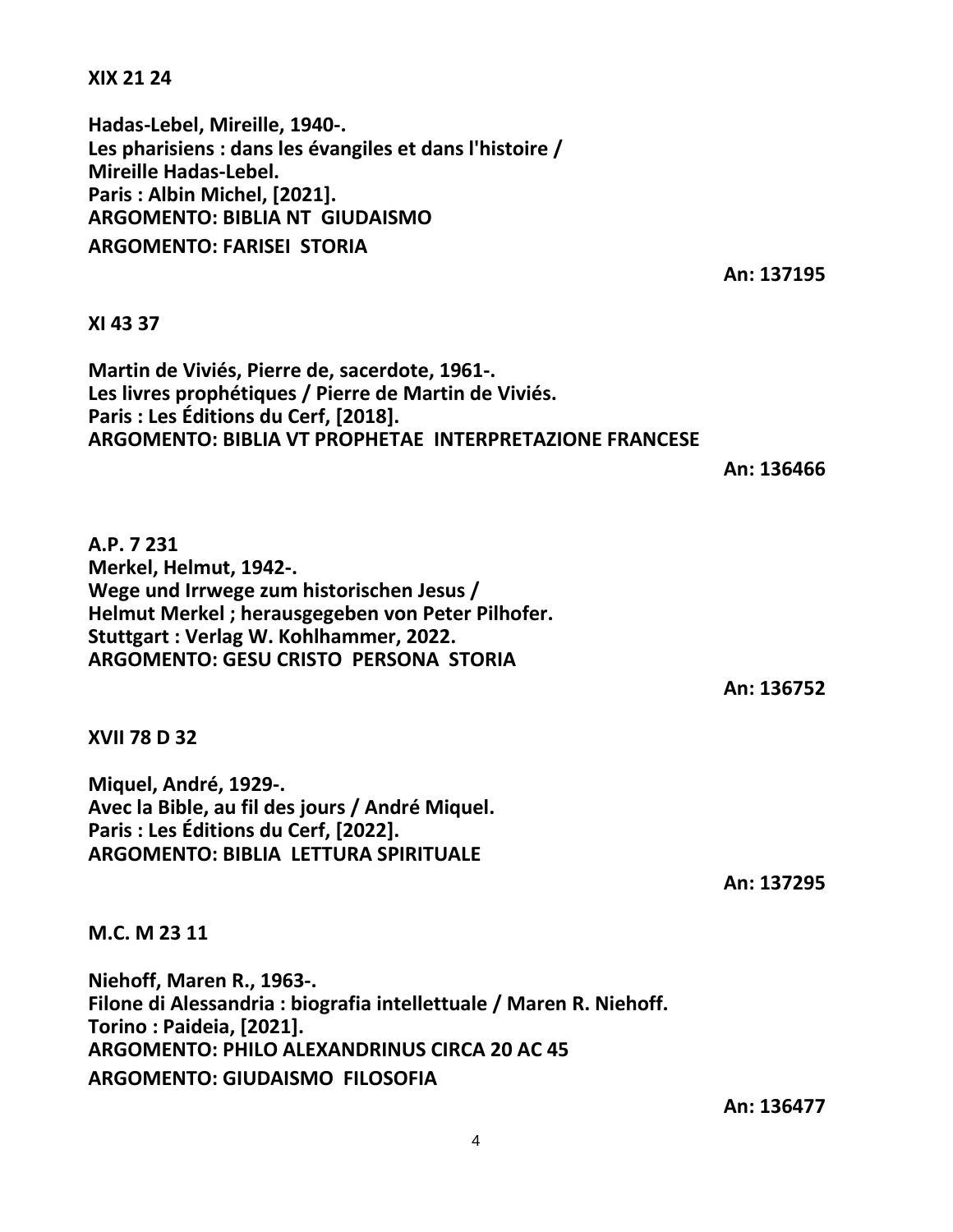**A.P. 29 A 563**

**Niepert-Rumel, Sophia, 1988-. Metaphernkombinationen in der neutestamentlichen Rede vom Tod Jesu / Sophia Niepert-Rumel. Tübingen : Mohr Siebeck, [2021]. ARGOMENTO: GESU CRISTO BIBLIA NT ARGOMENTO: METAFORA BIBLIA ARGOMENTO: GESU CRISTO PASSIONE ANALISI NARRATIVA**

**An: 136887**

**XXIII 151 72**

**Price, David H., 1957-. In the beginning was the image : art and the Reformation Bible / David H. Price. Oxford : Oxford University Press, [2021]. ARGOMENTO: BIBLIA ARTE ARGOMENTO: RIFORMA PROTESTANTE ARGOMENTO: EUROPA STORIA SEC XVI XVII CONTRORIFORMA**

**An: 137094**

**XXIV 5 58**

**Veenhof, Klaas Roelof, 1935-. Law and trade in Ancient Mesopotamia and Anatolia : selected papers by K.R. Veenhof / edited by N.J.C. Kouwenberg. Leiden : Sidestone Press, [2020]. ARGOMENTO: MESOPOTAMIA STUDI ARGOMENTO: ANATOLIA STUDI ARGOMENTO: ASSIRO BABILONESE LINGUA TESTI**